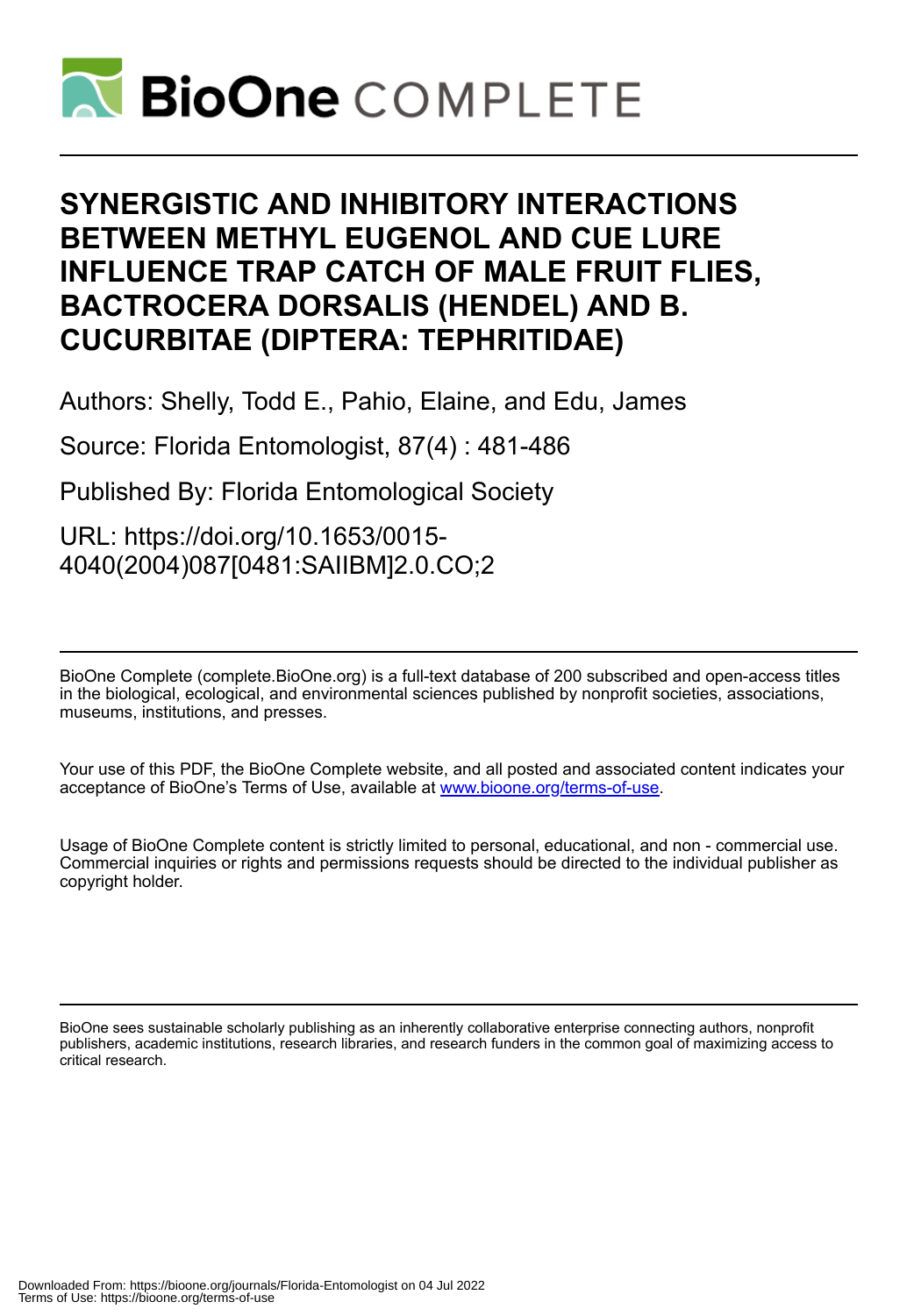# SYNERGISTIC AND INHIBITORY INTERACTIONS BETWEEN METHYL EUGENOL AND CUE LURE INFLUENCE TRAP CATCH OF MALE FRUIT FLIES, *BACTROCERA DORSALIS* (HENDEL) AND *B. CUCURBITAE* (DIPTERA: TEPHRITIDAE)

# TODD E. SHELLY, ELAINE PAHIO AND JAMES EDU USDA-APHIS, 41-650 Ahiki Street, Waimanalo, HI 96795

#### **ABSTRACT**

Males of the oriental fruit fly, *Bactrocera dorsalis* (Hendel) and the melon fly, *B*. *cucurbitae* (Coquillett), are attracted to methyl eugenol (ME) and cue lure (CL), respectively. These lures, when mixed with a toxicant, are widely used to detect and suppress populations of these agricultural pests. The objective of this study was to assess the effectiveness of (1) traps baited with both ME and CL (mixed or presented separately on adjacent wicks), and (2) traps baited with a single lure but placed in the same tree as a trap containing the alternate lure (1 or 3 m apart). Jackson traps were placed in a mixed orchard on Oahu, Hawaii, and the numbers of released (marked) and wild males were recorded. Traps baited with ME and CL (mixed or separate) captured significantly fewer *B*. *dorsalis* males than traps baited with ME alone. CL placed 1 m from ME-baited traps in the same tree also reduced the number of *B*. *dorsalis* males captured. Conversely, ME appeared to increase capture of *B*. *cucurbitae* males, and traps baited with the 2 lures (mixed but not separate) captured significantly more released males than traps baited with CL alone. Also, ME placed 1 m (but not 3 m) from CLbaited traps increased the trap catch of released *B*. *cucurbitae* males. Results are discussed from the perspectives of management and evolution of *Bactrocera* species.

Key Words: *Bactrocera* spp., oriental fruit fly, melon fly, methyl eugenol, cue-lure, Diptera.

#### RESUMEN

Los machos de la mosca oriental de la fruta, *Bactrocera dorsalis* (Hendel) y de la mosca del melón, *B*. *cucurbitae* (Coquillett), son atraídos al eugenol metil (EM) y al atrayente "cue lure" (CL), respectivemente. Estos atrayentes, cuando estan mezclados con una toxina, son usados en muchas lugares para detectar y suprimir las poblaciones de estas plagas agrícolas. El objectivo de este estudio fue para avaluar la eficacia de 1) trampas de cebo con ambos EM y CL (mezcladas o presentadas separadamente en mechas adyacentes) y 2) trampas de cebos con un solo atrayente pero puestos en el mismo arból de una trampa que tiene un atrayente alternativo (separadas por 1 o 3 metros). Las trampas "Jackson" fueron puestas en un huerto mezclado en Oahu, Hawaii, y el número de los machos liberados (marcados) y los machos naturales fueron registrados. Las trampas con EM y CL (mezclados o separados) capturaron significativamente menos machos de *B*. *dorsalis* que las trampas con solo EM. Tambien, el CL puesto 1 m de las trampas con EM en el mismo arból redujó el número de los machos de *B*. *dorsalis* capturados. Al contrario, el EM aparece que se aumenta el número capturado de los machos de *B*. *cucurbitae*, y las trampas con los dos atrayentes (mezclados pero no separados) capturaron significativamente más machos liberados que las trampas con solo CL. También, el EM puesto 1 m (pero no 3 m) de las trampas cebadas con el CL aumentó el número capturado de machos de *B*. *cucurbitae* liberados. Se discuten los resultados desde el punto de vista de manejo y evolución de las especies de *Bactrocera*.

The genus *Bactrocera* contains approximately 440 species distributed primarily in Southeast Asia, the South Pacific, and Australia (White & Elson-Harris 1992). Males of many *Bactrocera* species are attracted to either methyl eugenol (4 allyl-1,2-dimethoxybenzene) or cue lure [4-(4-acetoxyphenyl)-2-butanone] (Drew & Hooper 1981). Methyl eugenol (ME hereafter) is a widely distributed plant natural product and occurs in over 200 plant species representing 32 families (Tan & Nishida 1996). Cue lure (CL hereafter) has not been isolated as a natural product but is rapidly hydolyzed to form raspberry ketone (RK hereaf-

ter), which is found in a variety of plants (Metcalf 1990). In Hawaii, the site of the present study, two major fruit fly pests are the Oriental fruit fly, *B*. *dorsalis* (Hendel), and the melon fly, *B*. *cucurbitae* (Coquillett), males of which respond to ME and CL, respectively.

Control programs against *Bactrocera* species use male lures to both detect and suppress pest populations. For example, ME- and CL-baited traps are monitored year-round in southern California to detect the presence of incipient infestations of *B*. *dorsalis* and *B*. *cucurbitae*, respectively (Gilbert & Bingham 2002). In a well-known case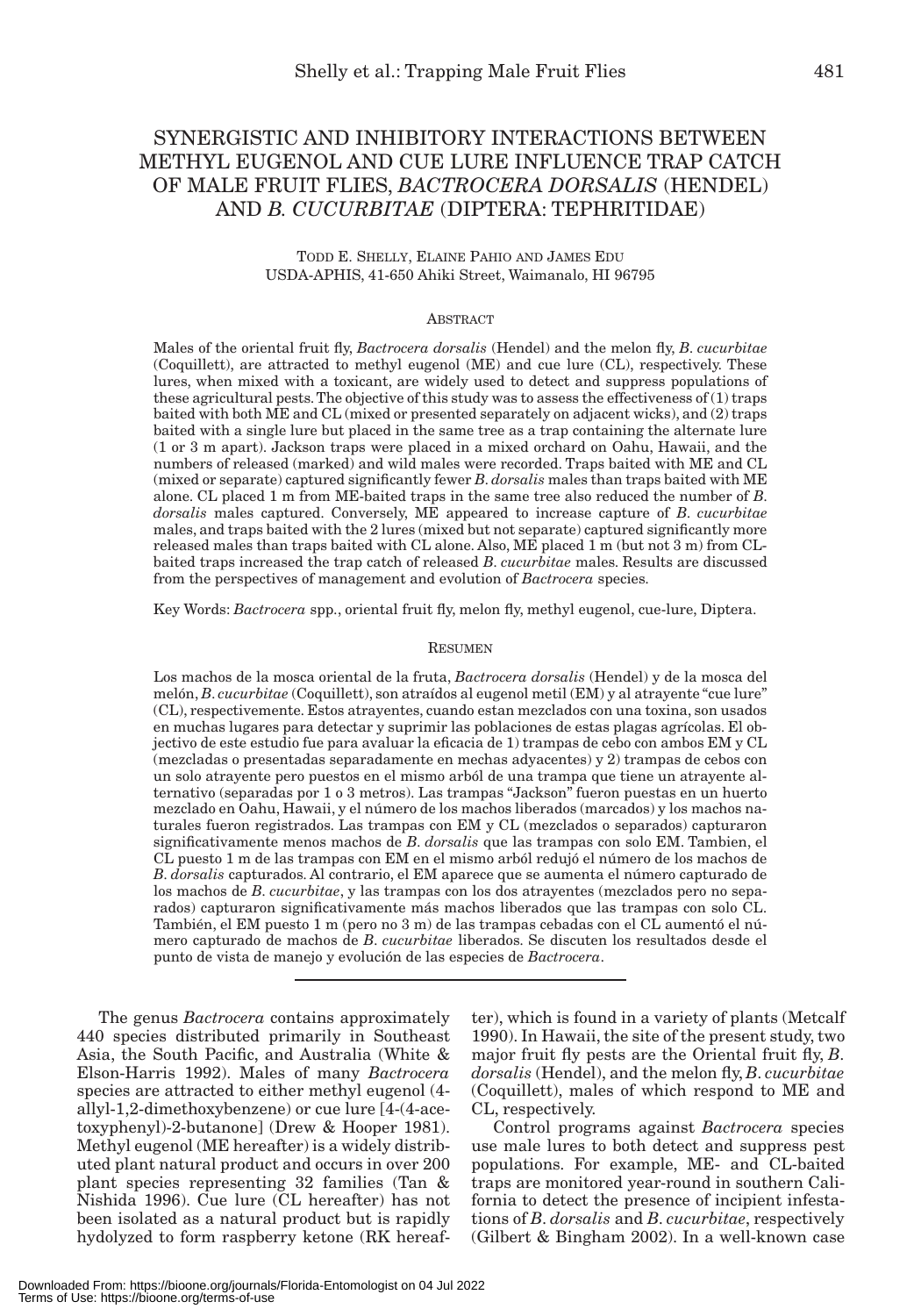of male annihilation, Steiner et al. (1965) eradicated *B*. *dorsalis* from Rota Island by distributing thousands of fiber board blocks soaked with ME and a toxicant. Although a less powerful attractant than ME, and hence less effective at male annihilation, CL (plus a toxicant) has similarly been used to suppress populations of *B*. *cucurbitae* prior to the start of sterile release programs (e.g., Miyako Island, Kuba et al. 1996).

Several studies have investigated the effectiveness of traps baited with a mixture of ME and CL for possible use in detection and suppression programs in areas containing both ME- and CL-responding *Bactrocera* species. Combining lures in such a manner could potentially reduce the number of traps needed in a given area and the associated manpower required to service them. In addition, combining lures may reduce the amount of pesticide used, thus lessening economic and environmental costs. Previous studies suggest an asymmetry in the effectiveness of ME + CL mixtures for ME- versus CL-responding species. On one hand, data uniformly show that CL, either mixed with or placed immediately adjacent to ME, reduces trap capture of ME-responding species (Hooper 1978; Vargas et al. 2000). In contrast, data regarding lure mixtures and the response of CL-responding species have been inconsistent. Data on *B*. *cucurbitae* from Taiwan (cited by Hooper 1978) showed that adding ME to CL nearly doubled the number of males captured compared with traps baited with CL alone. In contrast, Hooper (1978) found that the mixture of ME + CL reduced trap capture of CL-responding species in Queensland, Australia. However, Hooper (1978) did report an increase in male numbers for traps in which ME and CL were applied to separate wicks in the same trap. More recently, Vargas et al. (2000) found that lure mixtures containing at least 25% CL by volume attracted similar numbers of *B*. *cucurbitae* males as traps baited solely with CL.

The objective of the present study was to provide additional data on the responsiveness of *B*. *dorsalis* and *B*. *cucurbitae* males to traps baited only with ME or CL, respectively, relative to traps containing the 2 lures mixed together or on separate wicks. In addition, we monitored the effect of ME on CL, and vice versa, on trap captures when 2 traps containing the respective lures were placed in the canopy of the same tree.

# MATERIALS AND METHODS

# Study Site

Fieldwork was conducted during January - November, 2003, at the University of Hawaii Agricultural Experiment Station, Waimanalo, Oahu, in a mixed fruit orchard that contained mango (*Mangifera indica* L.), guava (*Psidium guajava* L.), orange (*Citrus sinensis* (L.) Osbeck), lime (*C. aurantiifolia* (Christm.) Swingle), and breadfruit (*Artocarpus altilis* (Parkins.) Fosb.) along with other non-host trees. Daily maximum and minimum temperatures ranged between 25-33°C and 19-25°C, respectively, during this period.

# Study Insects

Males of *B*. *dorsalis* and *B*. *cucurbitae* were from laboratory colonies maintained by the USDA-ARS Tropical Fruit, Vegetable, and Ornamental Crop Laboratory, Honolulu, since the mid-1980s and mid-1960s, respectively (D. McInnis, personal communication). We obtained *B*. *cucurbitae* as pupae and *B*. *dorsalis* as eggs, which were placed on standard larval medium (Tanaka et al. 1969) in plastic containers over vermiculite for pupation. In both species, males were collected within 48 h of eclosion (males from laboratory colonies attain sexual maturity at 6-7 days of age, Vargas et al. 1984), held in screen-covered plastic buckets (volume 5 liters; 100-150 males per bucket), and provided water and food (a sugaryeast hydrolysate mixture, 3:1 v/v). Flies were maintained at 23-27°C and 60-90% RH under a natural photoperiod (approximately 12:12 L:D). One day before release, we marked males by cooling them for several minutes and placing a dot of enamel paint on the thorax. This procedure had no obvious adverse effects, and males resumed normal activities within minutes of handling. When used in the field experiments, males of both species were 10-19 days old.

# Effect of CL on Trap Catch of *B*. *dorsalis*

We conducted 4 experiments to assess the effect of CL on the capture of *B*. *dorsalis* males in ME-baited traps. Lures (2 ml of either mixed or pure lures, see below) were applied to cotton wicks (1.2 cm diameter, 4.0 cm length) with a pipette. Wicks were placed individually in perforated, plastic baskets, which were suspended inside Jackson traps above a sticky insert resting on the trap floor. In each experiment, we placed traps in 8 trees arranged in a circle (radius 40 m) about a central tree, which served as the release point. In any given replicate, 4 of the trees contained a single ME-baited Jackson trap. The remaining 4 trees contained the following: in Experiment 1, a single trap baited with a mixture of CL and ME (2 ml of each lure were mixed, and the mixture was apportioned equally between 2 wicks held in 2 separate baskets); in Experiment 2, a single trap baited with CL and ME applied separately to 2 wicks (and housed in separate baskets); in Experiment 3, 2 traps baited with CL and ME, respectively, placed 1 m apart; or, in Experiment 4, 2 traps baited with CL and ME, respectively, placed 3 m apart. Traps were placed 2 m above ground in shaded locations within the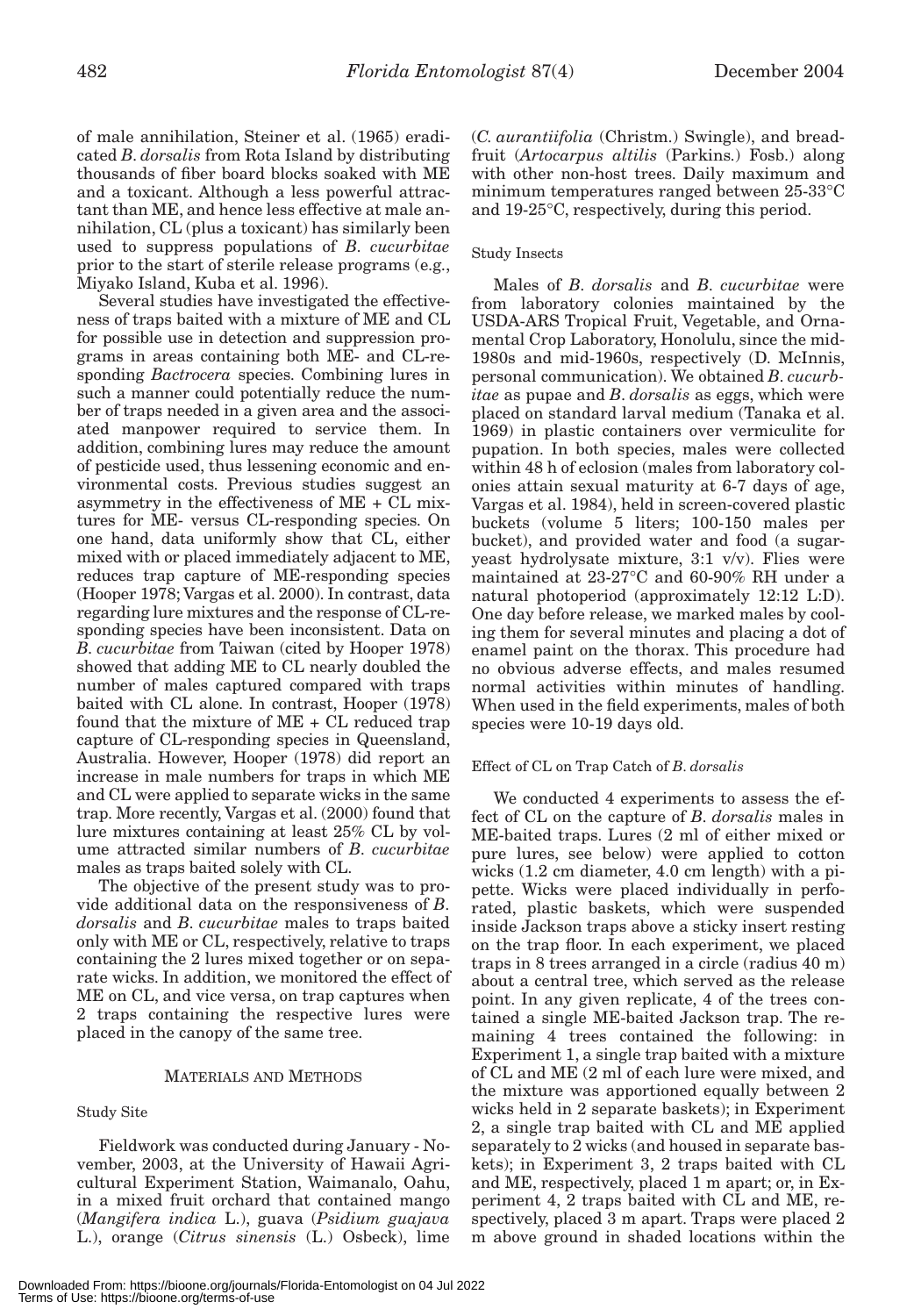tree canopy. For a given replicate, adjacent test trees contained different treatments (i.e., ME only, or some combination of ME and CL).

For a given replicate, we set out the traps between 0900-1000 h and then released 300 males at the central release point. Flies were released by placing 2 buckets (150 males per bucket) on the ground beneath the release tree and gently removing the screen cover from the bucket. The buckets were not tapped or shaken, and the flies exited the bucket on their own volition. Traps were collected 48 h after release, and the numbers of released (marked) and wild (unmarked) *B*. *dorsalis* males were recorded. In general, successive releases were separated by an interval of 2-4 days to allow previously released flies time to disperse from the study area. The same test trees were used in all experiments, but the treatment assigned to a particular tree was alternated between successive replicates in a given experiment. Ten replicates were conducted for each experiment.

#### Effect of ME on Trap Catch of *B*. *cucurbitae*

We repeated Experiments 1-4 to assess the effect of ME on capture of *B*. *curcubitae* males in CLbaited traps. These experiments followed the procedures described above, except that 300 *B*. *cucurbitae* males were released, and CL was used to bait traps on trees that had only a single male attractant present. Experiments involving release of *B. cucurbitae* were replicated 8 times except Experiment 4 for which 6 replicates were performed.

#### Statistical Analysis

For both species, pairwise comparisons were made by the 2-tailed *t*-test. Raw data were used for both species as the assumptions of normality and homoscedasticity were met, except for Experiment 1 with *B*. *cucurbitae* for which a  $\log_{10}$  transformation of the raw data was performed to meet these criteria. Calculations were performed with SigmaStat Statistical Software (Version 2.0).

#### RESULTS

Data regarding trap captures of *B*. *dorsalis* males are presented in Table 1. Traps containing both ME and CL captured significantly fewer *B*. *dorsalis* males than traps baited with ME only. This result was evident for released and wild males both when the lures were mixed together (Experiment 1) and when they were presented separately (i.e., on different wicks) in the same trap (Experiment 2). In addition, CL-baited traps placed 1 m from ME-baited traps on the same tree reduced trap catch of released *B*. *dorsalis* males relative to ME-baited traps occurring singly on trees (Experiment 3). A similar result was obtained for wild males, but in this case the effect was only marginally significant. No reduction in trap catch of *B*. *dorsalis* males (released or wild) was apparent when CL- and ME-baited traps were separated by 3 m on the same tree (Experiment 4). Wild males of *B*. *cucurbitae* were not found in any trap baited solely with ME in any of the experiments.

Data from the experiments involving *B*. *cucurbitae* are presented in Table 2. Traps containing mixed lures (Experiment 1) captured significantly more released *B*. *cucurbitae* males than traps baited with CL only, while a similar, but marginally significant, result was found for wild males. When CL and ME were presented separately (i.e., on different wicks) in the same trap (Experiment 2), a marginally significant increase in released males was recorded, but no effect was noted for wild males. The mean number of released *B*. *cucurbitae* males captured in CL-baited traps placed 1 m from ME-baited traps was significantly greater than that recorded for CL-baited traps placed singly on trees, but no difference was evident for wild males (Experiment 3). ME-baited traps placed 3 m from CL-baited traps had no effect on trap catch of wild or released males (Experiment 4). Wild males of *B*. *dorsalis* were not found in any trap baited solely with CL in any of the experiments.

#### **DISCUSSION**

#### Management

The present results for *B*. *dorsalis* are consistent with those of previous studies (Hooper 1978; Vargas et al. 2000), which showed that when presented in the same trap as ME (mixed or separate), CL significantly reduced capture of *B*. *dorsalis* males. Our study further showed that trap catch of *B*. *dorsalis* males was reduced (though the effect was only marginally significant for wild males) even when CL was placed 1 m (but not 3 m) from ME-baited traps. With respect to *B*. *cucurbitae*, the present findings agree with the Taiwan study (cited by Hooper 1978) in which the 2 lures mixed together increased capture of *B*. *cucurbitae* males (though the effect was only marginally significant for wild males). Also, when ME was placed 1 m from CL-baited traps, there was an increase in the number of released (but not wild) males captured. There were, however, no significant effects detected when ME was presented separately in the same trap or 3 m away from CLcontaining wicks. Thus, in general, the inhibitory effect of CL on capture of *B*. *dorsalis* males appears greater than the synergistic effect of ME on capture of *B*. *cucurbitae* males. The absence of *B*. *dorsalis* males in traps baited with CL only and *B*. *cucurbitae* males in traps baited with ME confirms earlier laboratory results (Metcalf et al. 1983).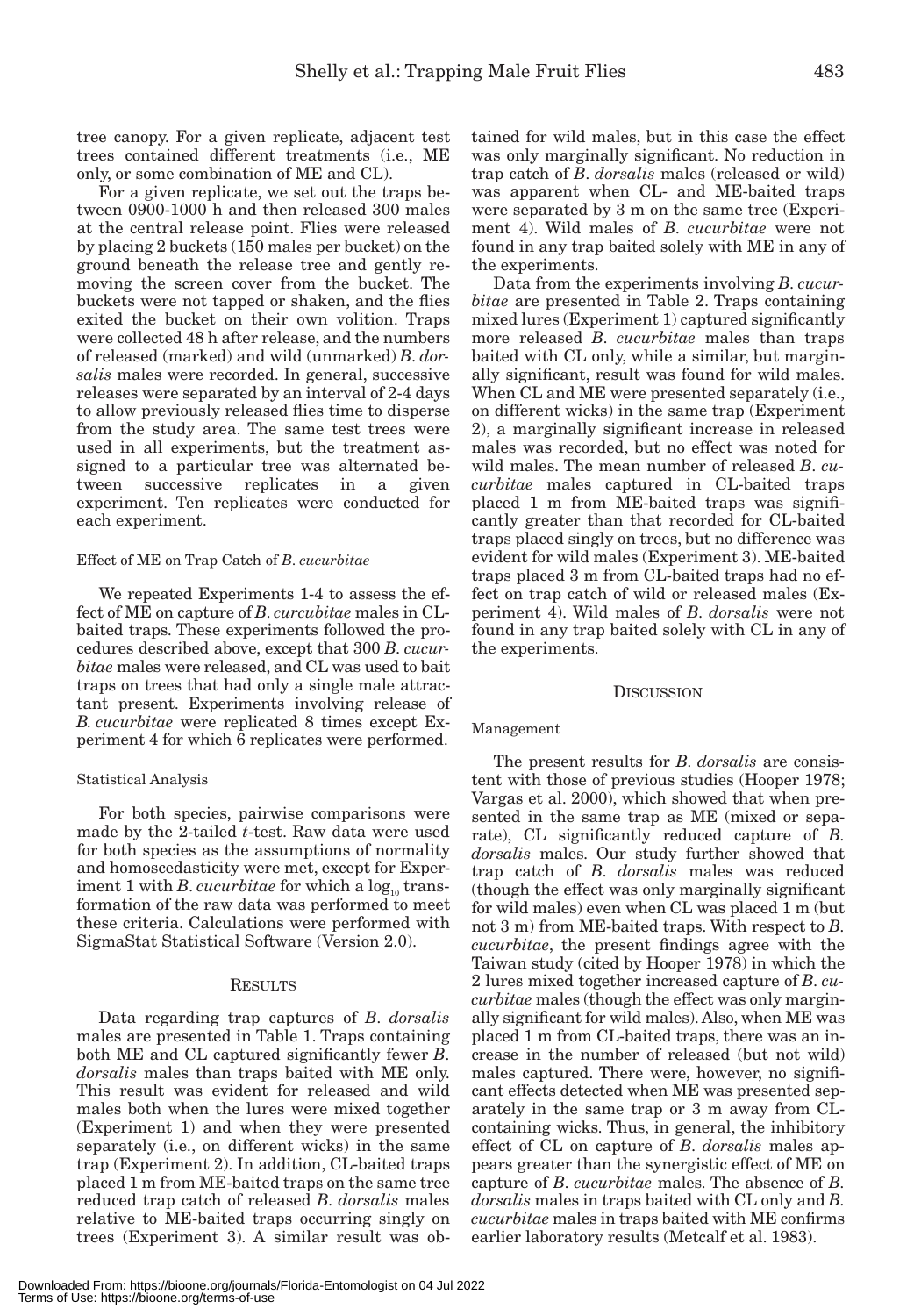TABLE 1. NUMBER OF RELEASED AND WILD *B*. *DORSALIS* MALES CAPTURED IN JACKSON TRAPS BAITED WITH METHYL EUGENOL ONLY AND PLACED SINGLY ON TREES (DESIGNATED ME) VERSUS JACKSON TRAPS BAITED WITH A METHYL EUGENOL-CUE LURE MIXTURE (ME+CL, EXPERIMENT 1), METHYL EUGENOL AND CUE LURE PRE-SENTED SEPARATELY (ME+CL, EXPERIMENT 2), OR METHYL EUGENOL ONLY BUT PLACED ON A TREE WITH CUE LURE-BAITED JACKSON TRAP EITHER 1 M ME+CL, EXPERIMENT 3) OR 3 M (ME+CL, EXPERIMENT 4) APART. VALUES REPRESENT MEANS ±1 SD; 10 REPLICATES WERE CONDUCTED FOR EACH EXPERIMENT. SIG-NIFICANCE LEVELS (*df* = 18 IN ALL TESTS): \**p* < 0.05, \*\**p* < 0.01, \*\*\**p* < 0.001, ms*p* < 0.10, ns*p* > 0.10.

| Experiment        |                                               | Trap type   |             |                   |
|-------------------|-----------------------------------------------|-------------|-------------|-------------------|
| A. Released males | Cue lure placement relative to methyl eugenol | ME          | $ME+CL$     |                   |
| 1                 | Same trap, same wick                          | 36.8(14.2)  | 8.6(3.4)    | $6.1***$          |
| $\overline{2}$    | Same trap, separate wick                      | 36.6(16.7)  | 19.3(12.1)  | $2.2*$            |
| 3                 | Separate trap, 1 m away                       | 39.8(13.9)  | 22.2(13.0)  | $2.9**$           |
| 4                 | Separate trap, 3 m away                       | 31.5(17.4)  | 33.7(21.9)  | $0.2^{NS}$        |
| B. Wild males     |                                               |             |             |                   |
| 1                 | Same trap, same wick                          | 182.0(76.7) | 81.1(56.6)  | $3.3**$           |
| $\overline{2}$    | Same trap, separate wick                      | 239.2(65.8) | 143.8(47.4) | $3.7**$           |
| 3                 | Separate trap, 1 m away                       | 128.2(54.3) | 82.9 (49.9) | 1.8 <sup>MS</sup> |
| 4                 | Separate trap, 3 m away                       | 199.5(69.6) | 159.1(79.7) | 1.0 <sup>NS</sup> |

These data imply that where *B*. *dorsalis* (or another ME-responding species) is dominant, the most effective trapping procedure would involve placement of separate ME and CL traps in different trees. However, where *B*. *cucurbitae* (or another CL-responding species) is most abundant, mixing ME with CL in the same trap may be most effective. In addition, the price of ME is only about 20% that of CL (J. Knapp, pers. comm.), and therefore use of a ME-CL mixture could reduce costs considerably.

# Lure Interactions and Evolution

Plants containing ME or RK are attractive to *Bactrocera* males, apparently because they signal the presence of pheromone precursors. Males of *B*. *dorsalis* that feed on ME (Nishida et al. 1988) or flowers containing ME (Nishida et al. 1997) contain ME metabolites in the rectal gland, the site of pheromone synthesis and storage. Likewise, males of *B*. *cucurbitae* that feed on CL (Nishida et al. 1990) or plants containing RK (Nishida et al. 1993) sequester RK in their rectal gland. To the extent that the incorporation of ME or RK in the sex pheromone promotes a species-specific response, we might expect males of *B*. *dorsalis* and *B*. *cucurbitae* to possess specific receptors only for ME and RK/CL, respectively, and (as reported by Drew & Hooper 1981) to respond to either ME or RK/CL but not both.

The present study shows clearly, however, that males of *B*. *dorsalis* and *B*. *cucurbitae* respond to the "alternate" lure when ME and CL are mixed or presented in close proximity. Although pheromones, and not plant volatiles, are involved, similar types of interspecific interactions are welldocumented for moths (Phelan 1992) and bark

beetles (Byers 1995). It seems unlikely that the same single receptor cells are responding to both compounds, resulting in competitive blocking on the surface of the receptor cell membrane. Rather, as described for other instances of olfactory interaction (Mustaparta 1984), the compounds probably activate different receptor cells and the concurrent transduction from these different cells interrupts, in the case of *B*. *dorsalis*, or enhances, in the case of *B cucurbitae*, the response at a more central neurophysiological level.

Why the between-lure interaction is inhibitory for *B*. *dorsalis* but synergistic for *B cucurbitae* is unknown but may reflect evolutionary relationships. Based on biochemical changes accompanying the evolution of higher plants, it appears that both ME and RK are derived from the same, widely distributed compound (*p*-hydroxycinnamic acid), and speciation within the Dacinae subsequently led to ME- and RK/CL-responding species (Metcalf 1979). Because contemporary RK/CL-responding species also respond to this ancestral compound, whereas ME-responding species do not, it further appears that the RK/CL-responding species are more closely related to the ancestral dacines and that ME-responding species are derived taxa (Metcalf et al. 1983).

If ME-sensitive species arose from an RK-responding lineage, then there may have been strong selection for RK inhibition in the incipient species to avoid hybridization (and unsuccessful reproductive attempts) with females from basal, RK-sensitive species. Once again, data from pheromonal interactions are illustrative. Specific components of the pheromone of *Heliothus virescens* inhibit response by *H*. *zea* and vice versa (Stadelbacher et al. 1983). Cross-inhibition is highly adaptive in this case, as heterospecific matings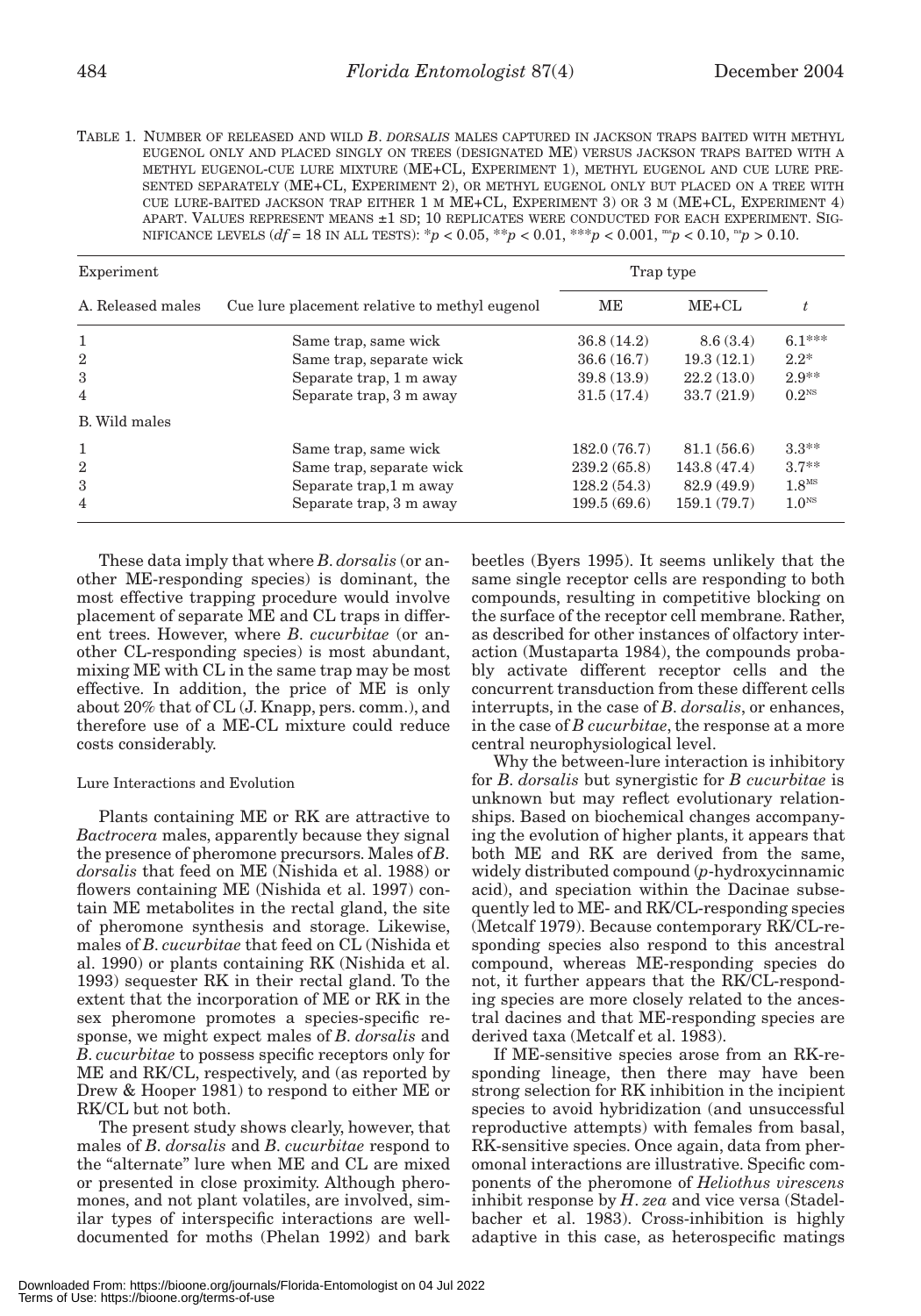| TABLE 2. NUMBER OF RELEASED AND WILD <i>B. curcubitae</i> MALES CAPTURED IN JACKSON TRAPS BAITED WITH CUE LURE |
|----------------------------------------------------------------------------------------------------------------|
| ONLY AND PLACED SINGLY ON TREES (DESIGNATED CL) VERSUS JACKSON TRAPS BAITED WITH A CUE LURE-ME-                |
| THYL EUGENOL MIXTURE (CL + ME, EXPERIMENT 1), CUE LURE AND METHYL EUGENOL PRESENTED SEPA-                      |
| RATELY (CL + ME, EXPERIMENT 2), OR CUE LURE ONLY BUT PLACED ON A TREE WITH A METHYL EUGENOL-                   |
| BAITED JACKSON TRAP EITHER 1 M (CL + ME, EXPERIMENT 3) OR 3 M (CL + ME, EXPERIMENT 4) APART.                   |
| VALUES REPRESENT MEANS $\pm 1$ SD (LOG <sub>10</sub> TRANSFORMED DATA WERE USED IN T TEST IN EXPERIMENT 1).    |
| EIGHT REPLICATES WERE CONDUCTED FOR EXPERIMENTS 1-3, AND 6 REPLICATES WERE CONDUCTED FOR EX-                   |
| PERIMENT 4. SIGNIFICANCE LEVELS $(df = 14$ IN EXPERIMENTS 1-3 AND 10 IN EXPERIMENT 4): $p < 0.05$ , $* p$      |
| $< 0.01$ ; ms <sub>p</sub> $< 0.10$ ; ns <sub>p</sub> $> 0.10$ .                                               |

| Experiment        |                                               | Trap type  |            |                   |
|-------------------|-----------------------------------------------|------------|------------|-------------------|
| A. Released males | Cue lure placement relative to methyl eugenol | MЕ         | $ME+CL$    |                   |
| 1                 | Same trap, same wick                          | 16.8(5.2)  | 33.3(11.2) | $3.1*$            |
| $\overline{2}$    | Same trap, separate wick                      | 14.9(8.1)  | 22.9(9.2)  | 1.8 <sup>MS</sup> |
| 3                 | Separate trap, 1 m away                       | 10.2(3.2)  | 20.3(8.2)  | $3.2**$           |
| 4                 | Separate trap, 3 m away                       | 15.0(5.9)  | 17.5(6.1)  | 0.7 <sup>NS</sup> |
| B. Wild animals   |                                               |            |            |                   |
| 1                 | Same trap, same wick                          | 29.6(17.2) | 42.7(21.0) | 1.9 <sup>MS</sup> |
| $\overline{2}$    | Same trap, separate wick                      | 40.5(13.8) | 32.7(13.2) | 1.4 <sup>NS</sup> |
| 3                 | Separate trap 1 m away                        | 55.8(23.4) | 54.0(21.1) | 0.3 <sup>NS</sup> |
| 4                 | Separate trap, 3 m away                       | 57.3(48.4) | 46.2(24.9) | 0.5 <sup>NS</sup> |

are unsuccessful due to incompatible genitalia (Stadelbacher et al. 1983). The synergism noted between ME and CL apparently reflects the absence of any evolutionary cost to *B*. *cucurbitae* of responding to this chemical blend, which, in turn, may reflect the infrequency with which ME and RK co-occur in the same plant species. Without natural exposure to an ME-RK blend, males of *B*. *cucurbitae* have not evolved avoidance of this stimulus. Comparing the relative strength of inhibitory and synergistic effects supports the reliance on evolutionary costs to explain the observed interactions, namely that the inhibitory effect of CL on ME is stronger (reflecting the high cost of inviable matings) than is the synergistic effect of ME on CL (reflecting the absence of benefits).

# ACKNOWLEDGMENTS

We thank Roger Coralis for permission to work at the Waimanalo facility and for weather data, Michael McKenney for the field-collected *B*. *dorsalis* used to start our colony, Mindy Teruya for assistance in rearing and marking the flies, and E. Jang and J. Millar for input.

# REFERENCES CITED

- BYERS, J. A. 1995. Host-tree chemistry affecting colonization in bark beetles, pp. 154-213 *In* R. T. Carde and W. J. Bell [eds.], Chemical Ecology of Insects 2. Chapman and Hall, New York.
- DREW, R. A. I., AND G. H. S. HOOPER. 1981. The responses of fruit fly species (Diptera: Tephritidae) in Australia to various attractants. J. Aust. Entomol. Soc. 20: 201-205.
- GILBERT, A. J., AND R. R. BINGHAM (Eds.). 2002**.** Insect Trapping Guide. 9th Edition. State of California, Department of Food and Agriculture, Sacramento.
- HOOPER, G. H. S. 1978. Effect of combining methyl eugenol and cuelure on the capture of male tephritid fruit flies. J. Aust. Entomol. Soc. 17: 189-190.
- KUBA, H., T. KOHAMA, H. KAKINOHANA, M. YAMAGISHI, K. KINJO, Y. SOKEI, T. NAKASONE, AND Y. NAKA-MOTO. 1996. The successful eradication programs of the melon fly in Okinawa, pp. 543-550 *In* B. A. McPheron and G. J. Steck [eds.], Fruit Fly Pests: A World Assessment of their Biology and Management. St. Lucie Press, Delray Beach, FL.
- METCALF, R. L. 1979. Plant, chemicals, and insects: some aspects of coevolution. Bull Entomol. Soc. Am. 25: 30-35.
- METCALF, R. L. 1990. Chemical ecology of the Dacinae fruit flies (Diptera: Tephritidae). Ann. Entomol. Soc. Am. 83: 1017-1030
- METCALF, R. L., W. C. MITCHELL, AND E. R. METCALF. 1983. Olfactory receptors in the melon fly *Dacus curcubitae* and the oriental fruit fly *Dacus dorsalis*. Proc. Nat. Acad. Sci. (USA) 80: 3143-3147.
- MUSTAPARTA, H. 1984. Olfaction, pp. 37-70 *In* W. J. Bell and R. T. Carde [eds.], Chemical Ecology of Insects. Chapman and Hall, New York.
- NISHIDA, R., K. H. TAN, M. SERIT, N. H. LAJIS, S. SUKARI, S. TAKAHASHI, AND H. FUKAMI. 1988. Accumulation of phenyl propanoids in the rectal glands of males of the oriental fruit fly, *Dacus dorsalis*. Experientia 44: 534-536.
- NISHIDA, R., K. H. TAN, S. TAKAHASHI, AND H. FUKAMI. 1990. Volatile components of male rectal glands of the melon fly, *Dacus cucurbitae* Coquillett (Diptera: Tephritidae). Appl. Entomol. Zool. 25: 105-112.
- NISHIDA, R., O. IWAHASHI, AND K. H. TAN. 1993. Accumulation of *Dendrobium superbum* (Orchidaceae) fragrance in the rectal glands by males of the melon fly, *Dacus cucurbitae*. J. Chem. Ecol. 19: 713-722.
- NISHIDA, R., T. E. SHELLY, AND K. Y. KANESHIRO. 1997. Acquisition of female-attracting fragrance by males of the oriental fruit fly from a Hawaiian lei flower, *Fagraea beteriana*. J. Chem. Ecol. 23: 2275-2285.